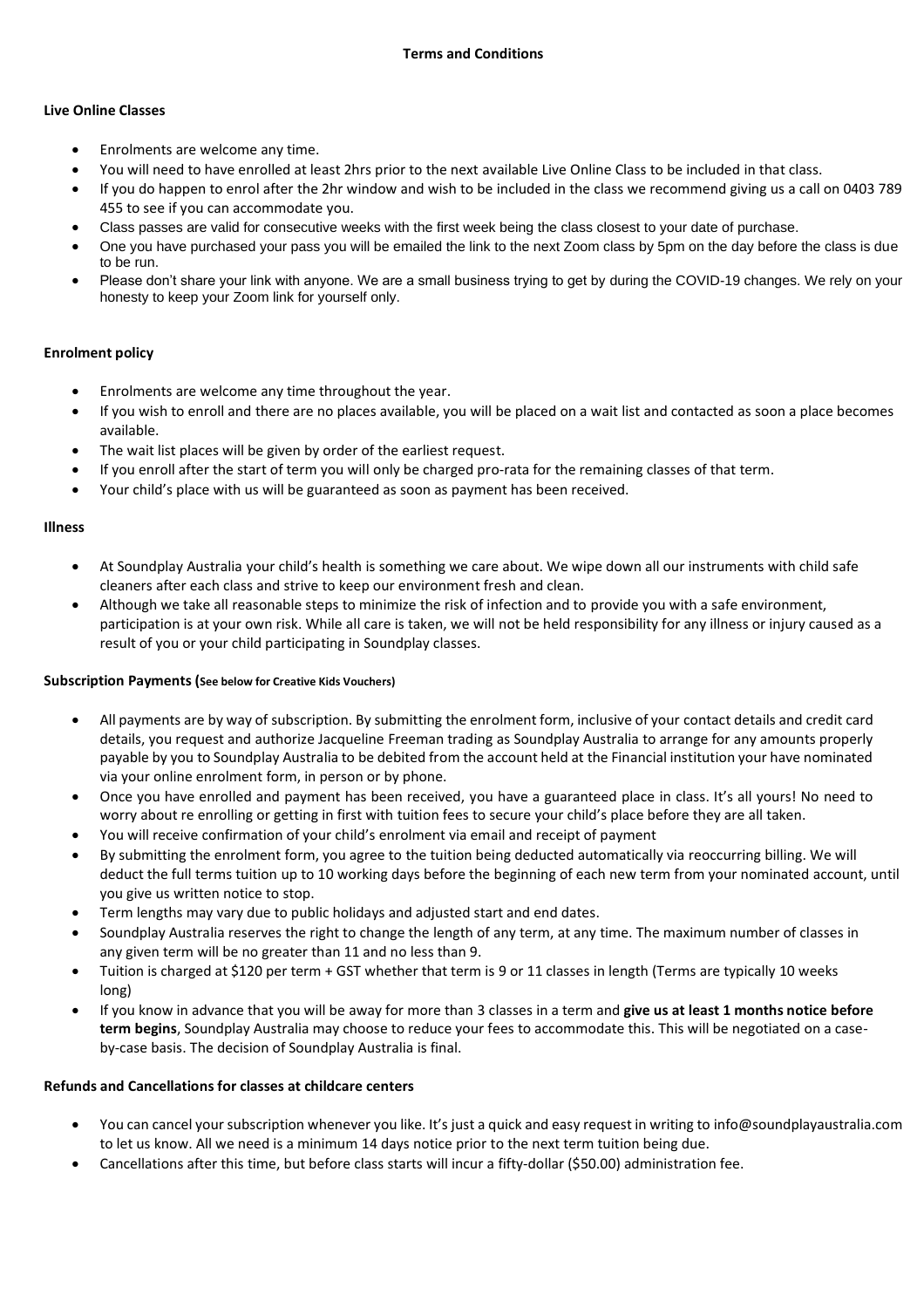- There are no refunds for cancellations made after term has commenced. Note: We roughly follow the NSW east coast public school term.
- Requests for refunds due to serious illness and/or injury must be made in writing to info@soundplayaustralia.com and accompanied by a medical certificate within 7 business days prior to the commencement of the program. Refunds will not be given for partial attendance.
- An administration fee of fifty dollars (\$50.00) will be charged for all refunds approved by Soundplay Australia.
- Refunds approved by Soundplay Australia will be processed within ten (10) business days from the date of approval.
- Soundplay Australia reserves the right to cancel any program or activity at any time. Every effort will be made to give reasonable notice to those who have enrolled when a program is cancelled, and a full refund will be given. In this case, an administration fee will not be charged.
- **There are no refunds or credits given if your child is absent from classes, changes their mind about wanting to participate or leaves the centre before term has finished**.

#### **Creative Kids Vouchers**

- Creative kids vouchers can be sent to us for redemption at any time of year.
- Creative Kids Vouchers are only valid for the year they are issued. Expired vouchers will not be accepted.
- If we receive a Creative Kids Voucher worth \$100 your account will only be charged \$32 for the next valid term.
- If the activity you have chosen is less than \$100 you cannot redeem the balance of the voucher.
- For a term to be valid it must start during the same year as the Creative Kids Voucher.
- We must receive your valid Creative Kids Voucher at least 14 days prior to the next term payment being deducted to enable them to be processed in time to be applied to that term.
- The voucher value cannot be reimbursed as cash, nor can it be transferred to another child. The voucher cannot be refunded back to you.
- If you supply us with your voucher after the current term payment has already been deducted, you can elect to have your voucher be applied to the next valid term (if available) or we may approve to refund you the equivalent value of the term payment already deducted, less the standard fifty-dollar (\$50.00) administration fee.
- Approval for the refund of an already paid term fee is at the sole discretion of Soundplay Australia and our decision is final.
- An administration fee of fifty dollars (\$50.00) will be charged for all refunds approved by Soundplay Australia.
- Refunds approved by Soundplay Australia will be processed within ten (10) business days from the date of approval.

### **Free Trial Classes**

- A single Free trial class are available for any child who has not participated in a Soundplay Australia Music class before.
- You will be sent a discount coupon to the value of the a single (1) class to use when you enrol.
- This Coupon is not redeemable for cash or valid for use at any other time See Discount Coupon terms and condition below.

### **Discount Coupons**

### **1. Using Your Discount Coupon**

- Discount Coupons will be sent to you via email and are only valid as a discount on the total term cost for the term they relate to. If this term date is not specified directly in the email, it should be understood that the relevant term is the term closest in date to the date of the email.
- If a customer applies a coupon to a term it is not meant for ie. to future terms, it will only cover the cost of the number of classes that equates to its value. For example: If you receive an email on January 10<sup>th</sup> 2017 offering a 50% discount coupon and you don't use that coupon to enrol in the next running term – namely Term 1 2017 and instead use that coupon to enrol your child in Term 2 2017, your child will only be enrolled to participate in 5 of the 10 available classes.
- Please note that our standard terms and conditions apply in respect of any enrolments placed using Discount Coupons and the Website terms of use for using our site also apply.
- By confirming your child's enrolment using the Discount Coupon you are accepting these terms and conditions. Any terms which you seek to impose in respect of the enrolment for Discount through this site will not form part of any contract between us.
- Please read these terms and conditions carefully before completing your enrolment. If you have any queries on these terms, please contact us before enrolling using a Discount Coupon.
- To the extent that there is any conflict or inconsistency between these terms and conditions and the Privacy Policy the following order of precedence will apply: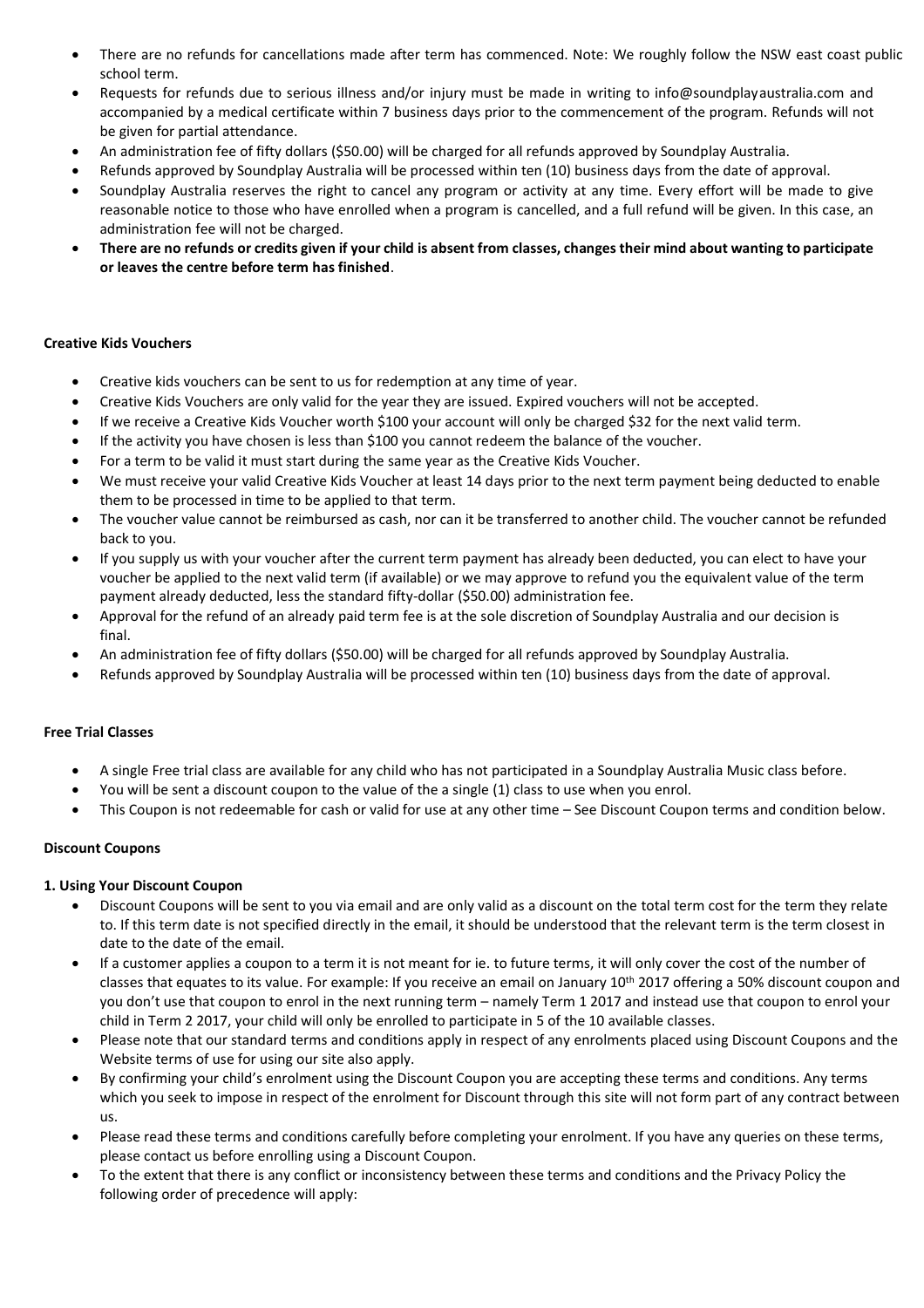- Payment, refund and Cancellation policies
- Promotional Discount Voucher terms and conditions;
- Website terms of use;
- Privacy Policy.

# **2. Terms Relating To The Redemption Of Discount Coupons**

- To Redeem Discount Voucher, you must enrol your child up via the Soundplay Website
- Only one Discount Coupon can be used per enrolment.
- You cannot use a Discount Coupon in conjunction with any other discounts or promotional offers unless the specific terms relating to the Promotional Discount Codes state that you can combine the Promotional Discount code with other offers.
- Discount Coupon have no cash redemption value. 2.7 Our standard terms and conditions of sale apply in respect of any orders placed using Discount Vouchers and the Website terms of use for using our site also apply.
- We reserve the right to vary or discontinue the Discount Coupon scheme at any time.

## **3. Our Right To Vary These Terms And Conditions**

- We have the right to revise and amend these terms and conditions of sale from time to time including to reflect changes affecting our business, changes in technology, changes in payment methods, changes in relevant laws and regulatory requirements and changes in our site's capabilities.
- You will be subject to the policies and terms and conditions of sale in force at the time that you use your Discount Coupon, unless any change to those policies or these terms is required to be made by law or governmental authority (in which case it will apply to orders previously placed by you).

## **Special Offer**

- If your child is moving to a new centre and you would like them to continue participating in Soundplay at their new centre, simply let us know:
	- o 1. The name of the new centre they will attend.
	- o 2. The directors full name at the time if attendance.
	- o 3.The director of the centre they are attending's direct phone number.
	- o 4. The email address of the centre they will be attending.
- If their new centre is happy to have Soundplay commence there, you will receive 6 months of Free Soundplay tuition at that centre when classes commence.
- The countdown of the 6 months will commence from the date of the first class delivered at that centre by Soundplay.
- This offer in not transferable or redeemable for cash.

# **Teacher(s)**

- For stability and comfort, we will endeavour to have the same teacher teach your child for the duration of the Term.
- Due to certain circumstances such as illness, personal leave, cessation of employment or relocation we reserve the right to change the teacher at any time.

### **Contact**

- You consent to be contacted and to receive information and advertising material via electronic communication such as email, SMS messages and telephone calls.
- All payment reminders, receipts and notifications will be sent to you via the email address you have provided in your enrolment form.
- You attest to having provided the correct contact details on the enrolment form and agree to inform Soundplay Australia in writing within 7 days of any changes to your payment or contact details.
- Soundplay will not be held responsible for, by not limited to, you incurring any fees, charges or missed information in alignment with the terms and conditions noted within, as a result of being provided with incorrect contact details or you failing to provide us with updated contact information.

### **Media**

During classes we love sharing songs, media (photos, books, videos etc), creating music and exploring the magic life has to offer with your children. We find it a fabulous way to give your child a greater learning experience. We also love sharing it with family members and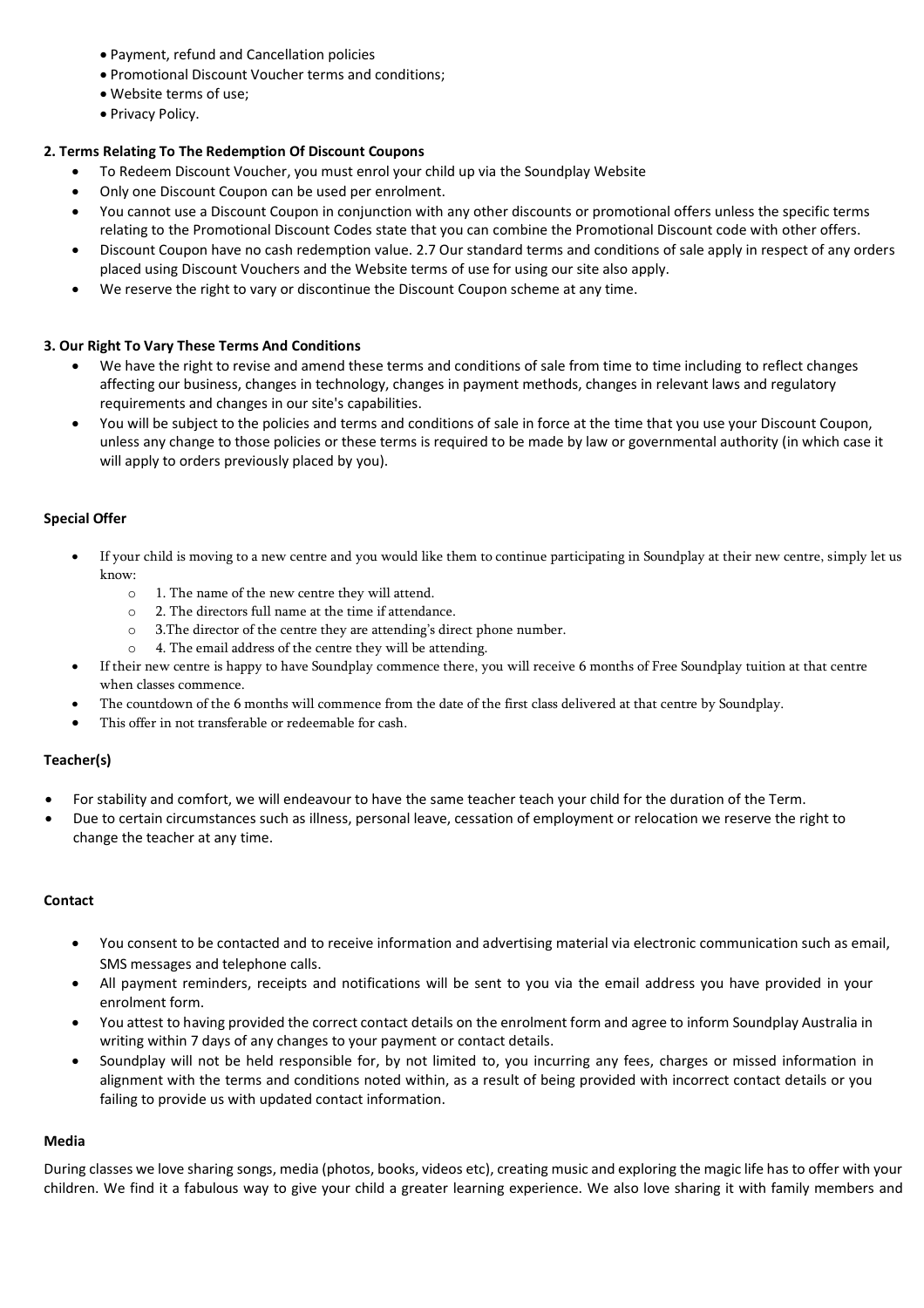publicly via our Social Media sites. It's a great way to share what happens in our classes, what the children are learning and how much fun they are having.

**By enrolling Soundplay Australia classes and agreeing to these terms and conditions, you grant permission for media recordings including video, sound recording, and/or photographic images of your child/children to be created and or recorded during Soundplay Australia class activities by Jacqueline Freeman trading as Soundplay Australia ("Soundplay") as well as its staff and representatives**.

**This media may be used for the purpose of educating teachers and students of Soundplay in their class as well as in other preschools and classes and promoting and marketing Soundplay Australia and the Soundplay Australia education model. You also grant permission for this media to be published and publicly distributed.**

Soundplay may publish such media in a variety of ways:

- As an image or recording of your child which appears in a photo, film and/or audio recording and publish such media image or recording on paper and/or on websites such as but not limited to, the Soundplay Australia Website and social media sites such as Facebook, Instagram etc.
- As an image or recording of your child, which may identify your child by first name and/or preschool only, family names will not be revealed.
- As material such as songs and rhymes co-created with students and teachers in Soundplay Australia classes. Note: all such material will be the sole property of Soundplay Australia.
- As music samples created by your child without identifying your child or identifying your child by first name and/or preschool only.

By agreeing to our terms and conditions, you are authorising this to happen.

**Nb. One of the reasons why consent is compulsory is that classes are a group activity. If for example, one child was not permitted to be included in pictures, videos or sound recordings, we would need to remove that child from the activity each time media was recorded which would be both disruptive to the class and upsetting to your child**.

Photo/ Media Release: By enrolling your child/ children in Soundplay classes, you do hereby give permission for your child/children to be photographed or recorded for promotional materials including but not limited to flyers, web site/blog postings, video postings, Facebook, Instagram etc. You do so without expectation of compensation & with the understanding that the media created will be used by Soundplay Australia. You agree to indemnify and hold harmless from all and any claims Jacqueline Freeman trading as Soundplay Australia, it's nominated representatives and teachers.

**Your consent will remain effective until such time as you advise Jacqueline Freeman trading as Soundplay Australia in writing otherwise. Soundplay Australia has no responsibility or obligation to remove media that has been captures and /or released prior to the date withdrawal of consent was received in writing.**

All Material such as songs, rhymes and audio recordings created in Soundplay classes are and will remain the sole property of Soundplay and all rights reserved.

You also agree not to request access to any Soundplay Australia Facebook group you belong to who's purpose is to share pictures of children participating in Soundplay at your childcare centre on behalf of anyone other than those who are direct family relatives of your child participating in that centre.

### **Limitation of Liability**

Soundplay Australia does not accept any liability for personal injury, property damage or loss sustained by any child as a result of his or her participation in a program due to any cause whatsoever subject to negligence of Soundplay Australia, its director or employees.

As a parent / guardian, you understand that there exists an element of risk when your child is undertaking any activity such as those delivered by Soundplay Australia. You also acknowledge that the Soundplay Australia staff will to the best of their ability, monitor and care for, the well-being and safety of my child. You acknowledge that there exists no reason as to why your child should not participate and also understand and agree that in the event of injury or illness, whilst in attendance at any Soundplay Australia class, you give your permission for a representative of Soundplay Australia to make decisions on your child's behalf concerning the most appropriate action to be taken with respect to your child's condition. Your child's participation is totally voluntary. You agree to assume the risk of such participation for your child, and further agree to hold harmless Jacqueline Freeman trading as Soundplay Australia, its subsidiaries,